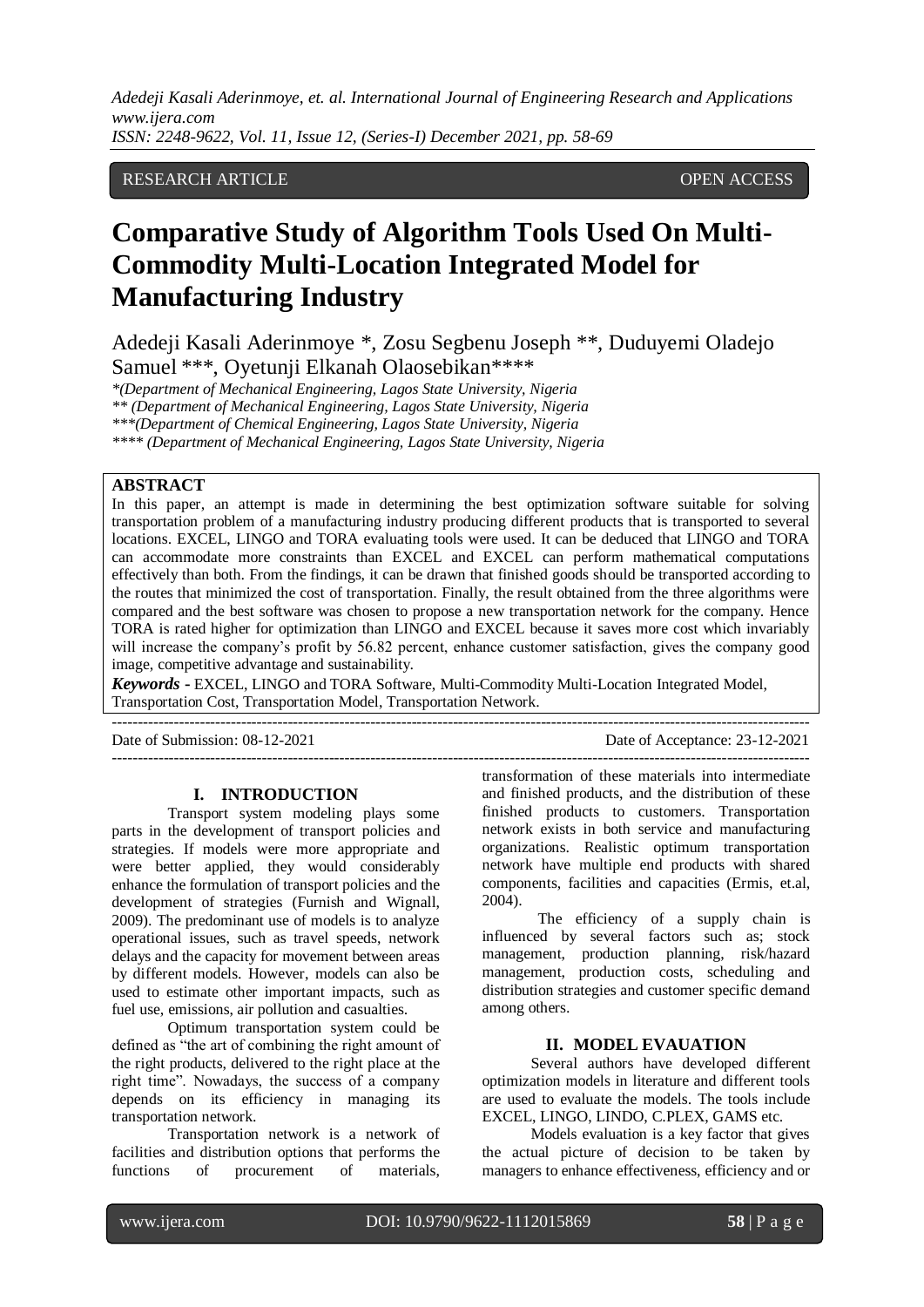performance. For the purpose of this study, EXCEL, LINGO and TORA software are used

*A. Model Evaluation Using Microsoft Excel Software* 

Chandrakantha (2014) ascertained that optimization problems in many fields can be modeled and solved using Excel solver in "Using Excel solver in optimization problems", it does not require knowledge of complex mathematical concepts behind the solution algorithms. This way is particularly helpful for researchers who are nonmathematics majors and companies to apply from time to time in decision making. The use of spreadsheet modeling and excel solver in solving linear and non linear programming problems was illustrated.

Khan (2014) applied Microsoft Excel solve in solving a real world transportation problem that involves transporting mosquito coil from company's warehouse to distributors warehouse. This is modeled into a transportation problem in order to find optimal transportation cost. The application is feasible and encouraging which yielded increase in profit.

Azizi (2015) utilized transportation model in solving a problem of a sharp decline in profits experienced by Bio Pharma Company in distribution of their products from six different plants to retailers. With the aid of Excel Solver tool, optimal solution was computed which gave room to generation of new shipment plan that effectively cut down 12% of the company's loss.

Cerkini et.al (2015) utilized transportation cost optimization using excel solver to find a cheaper way to make and ship products to the customers and meet customers demands. ProPlast Company that manufactures doors and windows which is located at three places and supplies wine shops was used as a case study with the aim of minimizing cost of transportation and distance meeting customers demand and having competitive advantage. It was revealed that this can be achieved using Excel solver.

Ezeokwelume (2016) presented a paper on "solving linear programming problems and transportation problems using Excel solver", outline of steps required for installing Excel solver in Microsoft Word 2010 for use in solving linear problems, it provides a step by step procedure with snapshots for improved performance and it was affirmed that the use of Excel solver for analysis of operation research problems is important and necessary tool in present day technological world rather than the use of manual computation which is time consuming and prone to errors. It was also ascertained that Excel solver has proven to be

relevant in other disciplines such as finance, production management et. Cetera.

Abdelwali (2020), researched on "An Optimal Solution for a Real Transportation Problem with LINGO Code". In this paper, a Lingo code is prepared based on the formulation of transportation problem to solve an actual case study with the aid of Excel solver or spreadsheet. The optimal solution reduces the Total ton-kilometers by 9:1702% of the real distribution amounts.

Ghosh et.al (2020) used an excel solver to solve a single stage Multimodal Fixed – Cost Transportation Model and the result show that the Rail route is the most cost effective but it leaves some demand unfulfilled. But the combination of both road and rail routes provide the most cost effective solution satisfying the demands of the destination. The results were compared by conducting cost analysis to select the most optimized one for the organizations. After a thorough cost analysis, it is evident that the multimodal network provides the most efficient results for the supply of raw materials for the respective companies.

### *B. Model Evaluation Using Lingo Software*

Anand, et al (2017) used LINGO program to solve aggregate planning problem of red tomato tools, a small manufacturer of gardening equipment with manufacturing facilities in Mexico red tomato's products are sold to retailers in the united states. Red tomato products consist of the assembly of purchased parts into multipurpose gardening tool. With the aid of the LINGO program the company was able to overcome the obstacle of seasonal demand and maximize profit

Rizwanullah, et al(2017), used a LINGO based three-tier distribution approach in modeling of supply chain dynamics and it was ascertained that not every optimization procedure is suitable for all supply chain models and it is necessary to choose the appropriate procedure depending on the features of supply chain. The model can be generalized for multi-complex problem if the system supports to run the program. There are many hidden parameters in heuristics method while in LINGO based method, no need to add any such variables and the solution becomes easier and applicable.

Woubante(2017), utilized LINGO 16.0 in the optimization problem of product mix in Apparel Industrial unit in Ethiopia. The data gathered was used to estimate the parameters of the linear programming model. The findings of the study show that the company can be improved by 59.84%.

Anand, et al(2018), applied LINGO software in solving supply chain location allocation in multiple stages and dedicated supply problem.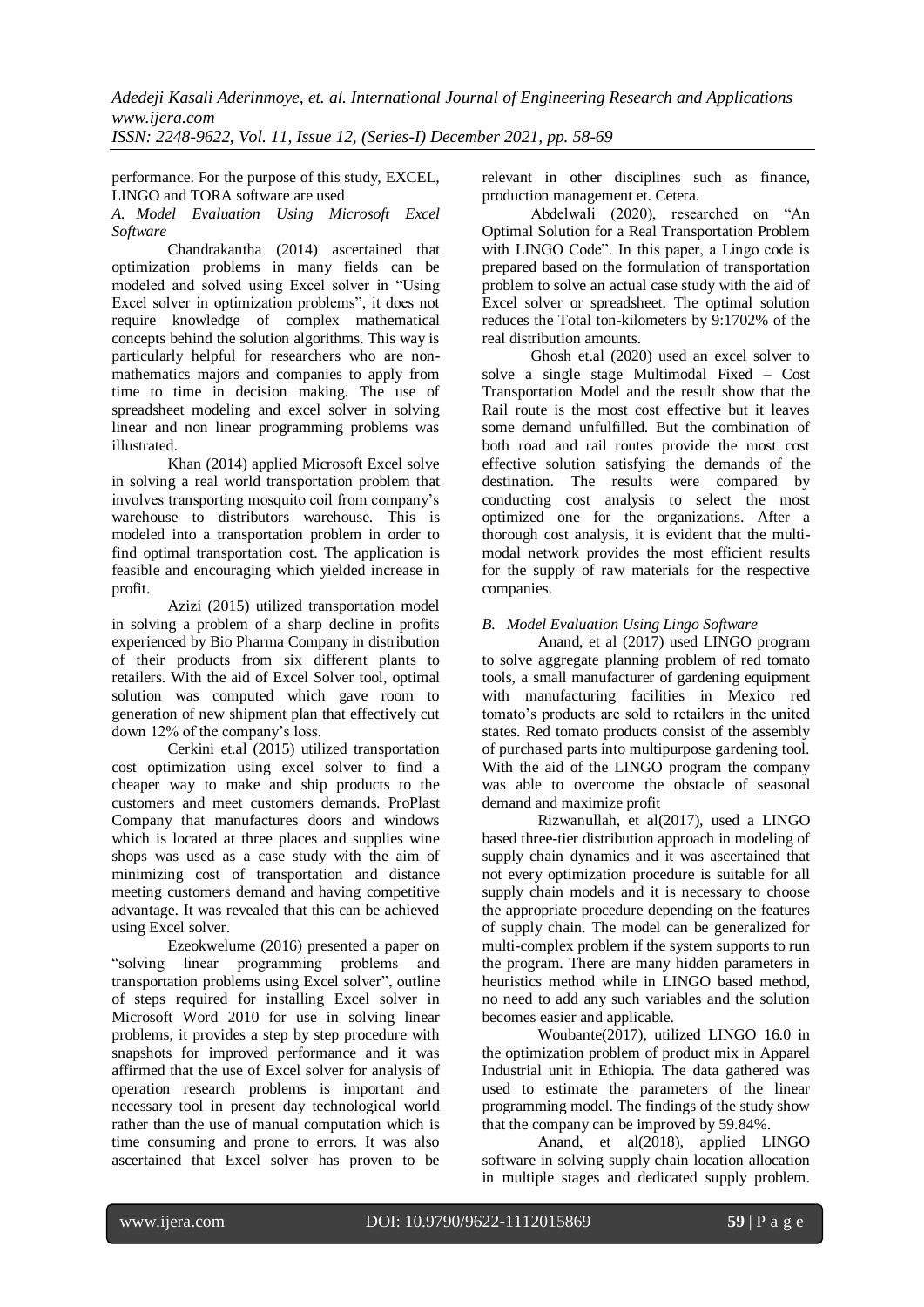Location of plants and warehouse are taken into consideration. The problem was mathematically modeled and solved, it was discovered that LINGO software solved the problem faster and it is easier to apply.

Baohui and shiyang(2018), worked on application of LINGO in water resources optimization teaching based on Integer programming to improve the teaching quality of water resources optimization teaching and train students to master advanced and quick methods or techniques to solve the problems of integer programming of Engineering project due to problems Northwest China and North China is facing in terms of shortage of water resources for survival of human society, it was concluded that LINGO software is consistent, speedy and has a wide application space in solving water resources optimization problems. Also, it is beneficial to cultivate college student' innovative thinking and innovative consciousness.

Jibina and Lavanya(2019), worked on management of construction resources by using Integer and Dynamic programming with the aim of maximizing profit and allocation of limited resources in this project, the building raw material data was collected in the construction company. The construction schedule data was solved by Dynamic programming multi-stage graph method. The multistage graph problem which solve the shortest part and its minimum duration for each construction activity. So as it helps the construction project, each activity completed within duration period. The resource data was solved by Integer programming gomory's cut method and LINGO software program to enable management to know how profit will be affected by increase or decrease in resource level and change in cost of raw materials. In this types of changes analyzed and profit was calculated by use of Integer programming and LINGO software programs. The result was compared and each way of calculation was accessed. Finally, the profit was easily found by LINGO software.

### *C. Model Evaluation Using TORA Software*

Farnalskiy (2006), used TORA software in solving transportation and forecasting problems of SMT Transport and Services Limited using real-life data, minimum cost of transportation flow and forecast for the company's future activities was achieved

Anieting et al (2013), utilized TORA software to determine optimum production capacity of Usmar Water Company using the company's real-life data and transforming it into a linear programming problem. The software was effective and fast

Chug et al(2018), formulate a transportation problem from data obtained from Shri Mahavir Agritech, a renowned supplier of wheat. TORA software was used to evaluate which resulted to customers satisfaction at a reduced cost.

Hosseinabad (2019), explored the use of TORA software in minimizing safety equipment cost in Lafarge Surma Cement Company. The company give much emphasis on the safety of the company's workers and that's why they wanted to allocate their safety equipment to their different branches at minimum costs. At the end transportation cost was minimized and expected demand met.

Aliyu et al (2019), utilized transportation models for cost minimization of goods transported from factories to warehouses. The data collected were modeled into a tableu which was solved with R-programming and TORA software version 1.0.0. to generate initial feasible solution and optimal solution

Bala et al(2020), worked on application of linear programming approach for determining optimum production cost. The mathematical formulation of the problem under consideration is performed by using a linear programming approach. An operation research software, TORA (Temporary Ordered Routing Algorithm) was used in solving the problem and analyzing the results. Results reveal that a specific schedule has impact on optimizing the production cost.

# **III. METHODOLOGY**

*A. Steps Involved In Using Microsoft Excel Solver For Optimization*

The steps involved in the use of Microsoft Excel software is as follows;

At first, we construct a table in excel that will contain the cost parameters between each destination.

Now, we construct another table which is a copy of the first, but with a "new supply" and "new demand" row and column respectively, the cost of the transportation between each destination will be made zero and the cells which contained the cost of transportation between destinations are now known as the Changing cells.

The "new supply" cells will be given a formular which is equal to the sum of the transportation cost of their respective rows and the "new demand" cells will be given a formular which is equal to the sum of their respective columns.

A new cell is created which will contain the value of the minimum transportation cost of the model and to calculate this, we will give the cells a formular to find the sum product of the changing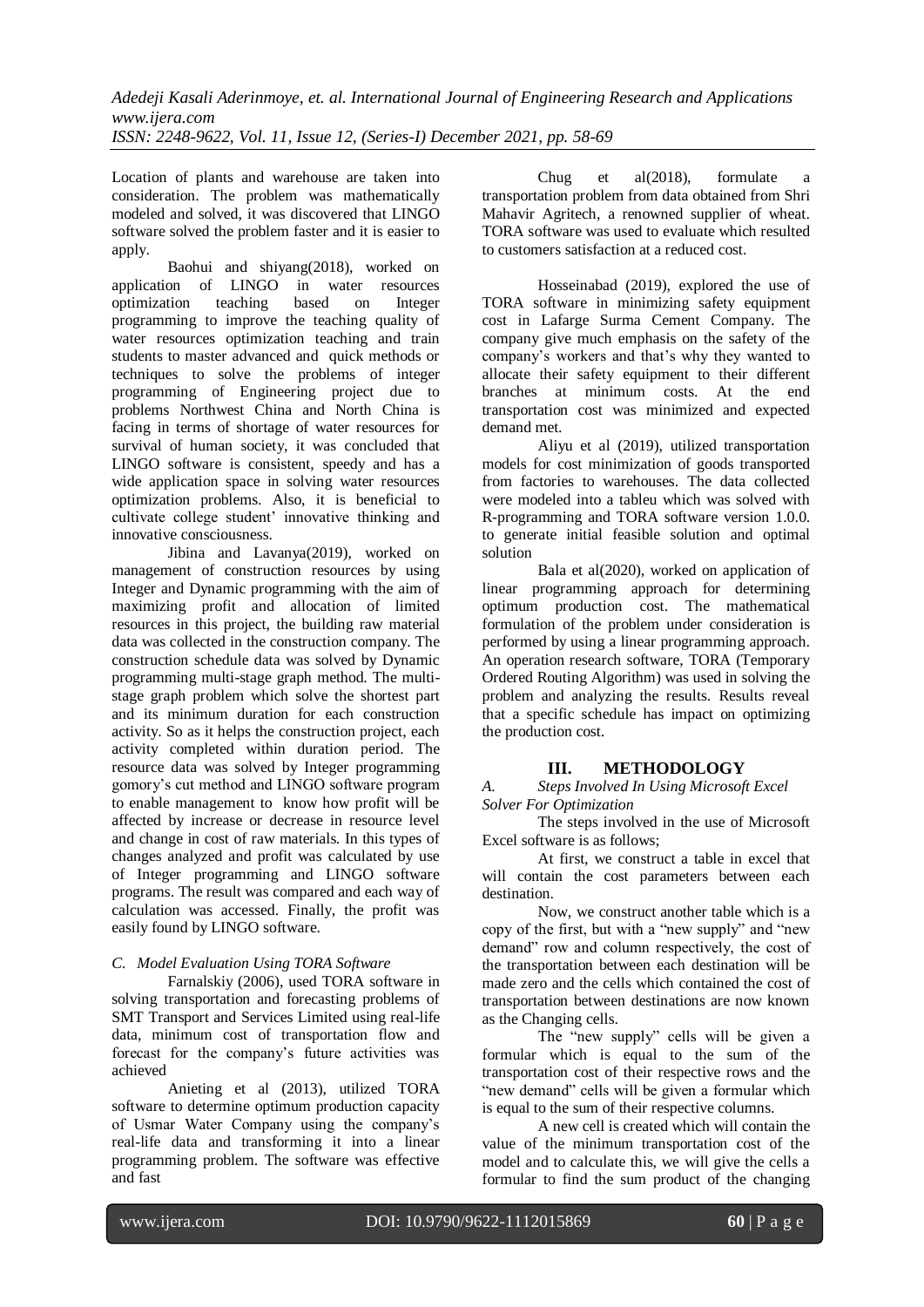*ISSN: 2248-9622, Vol. 11, Issue 12, (Series-I) December 2021, pp. 58-69*

cells and the original cost of transportation between destinations.

The next step is to invoke the excel solver; then we set the cell which was created to contain the minimum transportation cost as the "set target cell". Since we want to minimize transportation cost, at the "equal to" option we select "min", then we click on the "by changing cells" space, and highlight the changing cells which is on the spreadsheet and is currently empty.

We add the subjects to constraint by selecting the "add" in the dialogue box, which will redirect us to another dialogue box which contains a "cell reference", a space for symbol and "cell constraint" space. (Note; the symbol space consist of the  $=$ ,  $\lt$   $=$ ,  $\gt$  $=$ ,  $\text{int, bin}$ ).

At the "cell reference" space, we will select or highlight all the new supply cells or the new supply column, and at the space for symbol, select the "=" symbol and add the constraints in the "cell constraint" space by highlighting the original supply cells or column of the original transportation model on the spreadsheet. We select the add button in the option inside the dialogue box, then the same dialogue box will be re-opened but this time, it will be empty, this will be for the demand and it's constraints, therefore the same steps will be repeated but with the new demand row or cells and the original demand row or cells on the spreadsheet.

Then click on the "OK" button. You will be returned to the first dialogue box where you add your changing cells and set target cell, then, click on "option". You will be redirected to a new dialogue box where you will see two option at the bottom left which are "assume linear model", Assume nonnegative; select the two. Then click "Ok". You will be returned to the first dialogue box again, click on "solve".

The changing cells will automatically be filled with the amount or quantity of commodity that should be transported between destinations in order to minimize transportation cost, and the cell that was elected to contain the minimum transportation cost will now be filled with the value of the minimum transportation cost of the model.

*B. Program And Steps Involved In Using LINGO software* SETS: PLANTS/DEPOTS: SUP; DEPOTS/RETAILERS: DEM; LINKS(PLANTS/DEPOTS, DEPOTS/RETAILERS): QTY, CST; ENDSETS DATA: PLANTS/DEPOTS =  $P1 P2 P3$ ....PN/D1 D2 D3. . .. .DN;

 $DEPORTS/RETAILERS = D1 D2 D3 ... DNR1$ R2 R3 . . . RN;  $SUP = A_I/B_I;$  $DEM = B_J/R_J;$  $CST = C<sub>U</sub>/B<sub>U</sub>;$ ENDDATA  $MIN = @SUM(LINKS(I.J):CST(I.J)*OTY(I.J)):$ @FOR(PLANTS/DEPOTS(I): @SUM(DEPOTS/RETAILERS(J):QTY(I,J))<=

 $SUP(I))$ ;

@FOR(DEPOTS/RETAILERS(J):  $@SUM(PLANTS/DEPORTS(I):OTTY(I,J))$  $DEM(J)$ :

To operate the code for the optimization of the transportation model, you have to input the values of the transportation matrix in their respective positions

i.e input the name of the plants or depots at P1, P2 or D1, D2 an so on and also for depots or retailers at D1, D2 or R1, R2 and so on.

Then input the values of the supplies at SUP and demand at DEM. The cost of the commodity from plants to depots is typed at CST.

Then move to the LINGO ribbon and click solve. The result will be displayed.

## *C. Steps Involved In Using TORA*

*SoftwareFor Optimization*

Run the TORA software

From the pop-up menu, select transportation model

Select enter "new problem" and "scientific nD1tion", then click on the "go to input screen" option.

On the input screen, type the problem title, the number of sources and the number of destination then click enter.

A table is displayed with the number of sources and destinations required.

Type in the values of demand, supply and cost into the table in their respective positions

Click on the "solve" option.

Select solve problem then final solution

The solution will be displayed, then click on "write to print" to print the result.

## *D. THE MODEL*

## *Assumptions And Limitations*  **Assumptions**

1. Standard truckload used for transportation is 24 pallets truck to enhance easy estimation

2. That all products moves from plants to depot and depots to retailers

3. There is no product mixed up from plants to depots

4. Only finished products were considered.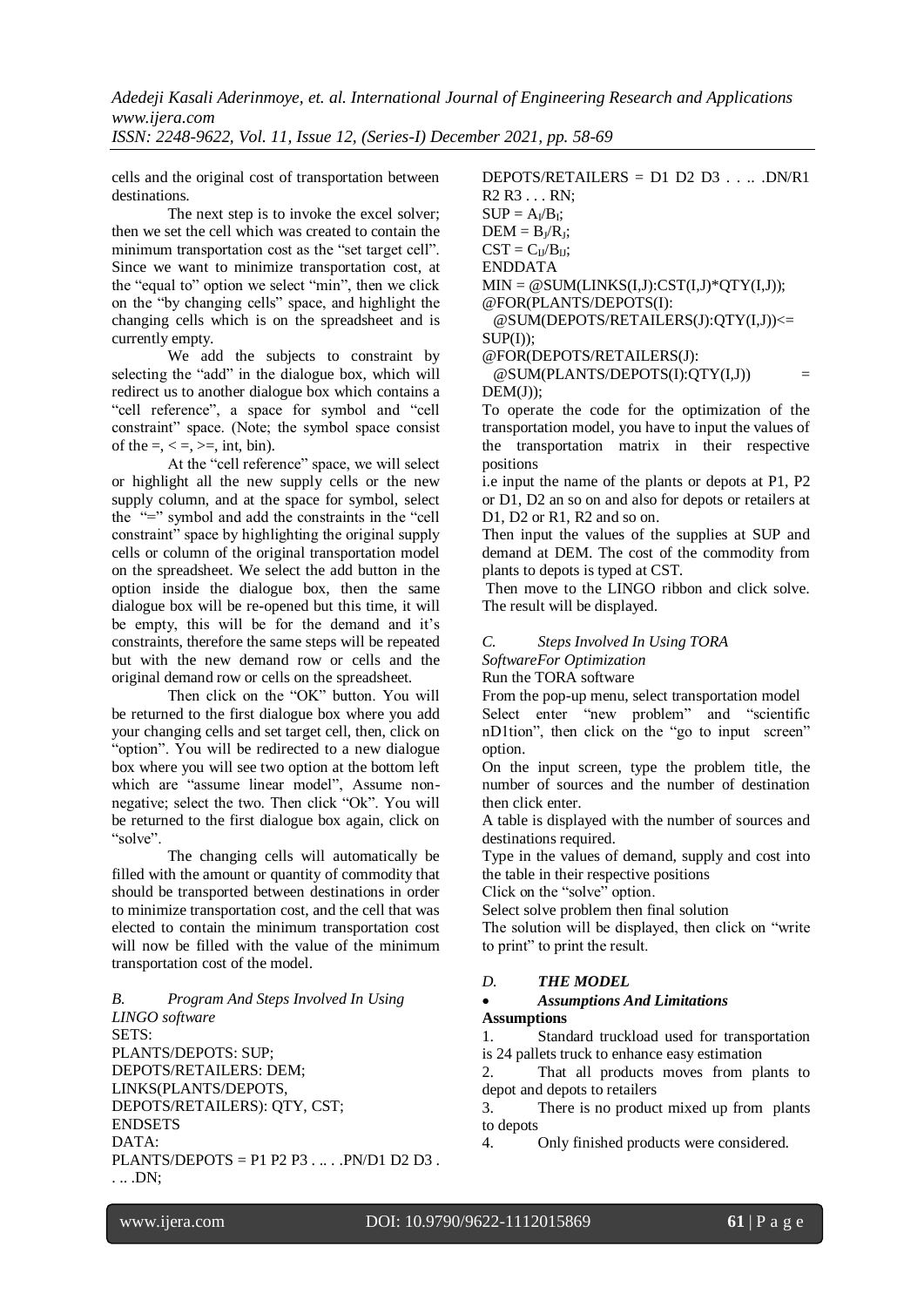*ISSN: 2248-9622, Vol. 11, Issue 12, (Series-I) December 2021, pp. 58-69*

#### **Limitations**

1. The standard excel solver has a limit of **200** decision variables or changing cells for both linear and non-linear problems, therefore it is limited to only 200 constraints.

2. The TORA software usually result to Run-Time Error '9' (Sub-Script out of Range) if supply and demand is more than 6 digits

#### **ZOSU'S MULTI-COMMODITY, MULTI-LOCATION INTEGRATED MODEL**

$$
\begin{aligned} \text{Min } Z &= \sum_{i \,=\, 1}^{I} \sum_{j \,=\, 1}^{J} \sum_{k \,=\, 1}^{K} C_{ijk}.\ \mathsf{P}_{ijk} + \sum_{i \,=\, 1}^{I} \sum_{k \,=\, 1}^{K} \sum_{l \,=\, 1}^{L} \ C_{ikL} \mathsf{P}_{ikL} \\ &\sum_{i \,=\, 1}^{I} \sum_{j \,=\, 1}^{J} \sum_{k \,=\, 1}^{K} \sum_{l \,=\, 1}^{L} \ C_{ijkl}.\ \mathsf{P}_{ijkl} \end{aligned}
$$

l= 1

Su

Subject to:  
\n
$$
\sum_{i=1}^{I} \sum_{j=1}^{J} \sum_{k=1}^{K} P_{ijk} + \sum_{i=1}^{I} \sum_{k=1}^{K} P_{ikl} =
$$
\n
$$
\sum_{i=1}^{I} \sum_{k=1}^{J} \sum_{j=1}^{K} \sum_{j=1}^{L} P_{ijkl}
$$
\n
$$
P_{ijk} \ge 0 \ P_{ikl} \ge 0 \frac{1}{P_{ikl}} \sum_{i=1}^{I} \sum_{k=1}^{K} \sum_{j=1}^{L} P_{ijkl}
$$

 $2,...K$   $l = 1, 2, ... L$ 

**Indices**:

 $i = 1, 2$  -------- I Index for products  $j = 1, 2$  -------- J Index for plants.

j= 1

i= 1

 $k = 1, 2$  -------- K Index for depots

 $l = 1, 2$  -------- L Index for retailer

 $C_{ijk}$  = Transportation cost per case of product i from plants j to depot k.

 $P_{ijk}$  = Quantities of product i in cases transported from plant j to depot k.

 $C_{ikl}$  = Transportation cost per case of product i from Depot k to Retailer l

 $P_{ikl}$  = Quantities of product i in cases demanded from Depot k by Retailer l

 $P_{ijkl}$  = Quantities of product i in cases transported from plant j to depot k and from depot k to retailer l  $C_{ijkl}$  = Cost of product i in cases transported from plant j to depot k and from depot k to retailer l

*E. Total Transportation Cost Of Existing Transportation Network Considering Truckload(Plants to Depots)*

### *TABLE 1*

*Transportation Costs Per Truckload (₦m)(2014 – 2018)*

| <b>Plant/Depots</b> | D1      | D2     | D <sub>3</sub> | <b>Supply</b> |
|---------------------|---------|--------|----------------|---------------|
| PLANT <sub>1</sub>  | 10.6091 | 8.9416 | 0              | 126710        |
| PLANT <sub>2</sub>  | 0       |        | 3.0467         | 70560         |
| <b>Demand</b>       | 70560   | 56150  | 70560          |               |

*Numbers Of Truckload Transported (2014 – 2018)*

| <b>Plant/Depots</b> | D1    | D2    | D3    | <b>Supply</b> |
|---------------------|-------|-------|-------|---------------|
| PLANT <sub>1</sub>  | 70560 | 56150 | 0     | 126710        |
| PLANT <sub>2</sub>  |       |       | 70560 | 70560         |
| <b>Demand</b>       | 70560 | 56150 | 70560 |               |

## *TABLE 3*

| <b>Total Transportation Cost of Truckloads (Nm)</b> |  |  |
|-----------------------------------------------------|--|--|
| $(2014 - 2018)$                                     |  |  |

| <b>Plant/Depot</b> |         |          |         | <b>Suppl</b> |
|--------------------|---------|----------|---------|--------------|
|                    | D1      | D2       | D3      |              |
|                    | 748578. | 502070.8 |         | 12671        |
| PLANT <sub>1</sub> |         |          |         |              |
|                    |         |          | 214975. |              |
| PLANT <sub>2</sub> |         |          |         | 70560        |
| <b>Demand</b>      | 70560   | 56150    | 70560   |              |

**Total Transportation Cost of Existing Network = ₦1.47E+12**

**N1.47E+12** In the same manner, the total transportation cost from depots to retailers is calculated  $\mathbb{N}2,074,000,000,000$ . Therefore, the total transportation cost for existing network

 $=$  N1,470,000,000,000 + N2,074,000,000,000  $=$  N3,544,000,000,000

### **N1.47E+12** *Optimal Result of Existing Transportation TABLE 4 Network (2014 – 2018)*

| <b>Plant/Depots</b> | D1    | D2    | D3    |        | <b>Supply</b> |
|---------------------|-------|-------|-------|--------|---------------|
| PLANT <sub>1</sub>  | 0     | 56150 | 70560 | 126710 | 126710        |
| PLANT <sub>2</sub>  | 70560 | 0     | 0     | 70560  | 70560         |
|                     | 70560 | 56150 | 70560 |        |               |
| <b>Demand</b>       | 70560 | 56150 | 70560 |        |               |
|                     |       |       |       |        |               |

**Optimal Transportation Cost N5.02E+11**

*F. Total transportation cost of products, demands and supply for multi-commodity multilocation integrated model( Plants to Depot) (2014 - 2018)*

#### *TABLE 5*

*Transportation Cost From Plants To Depot (₦)*

| Plant/Depots           | D1     | D2     | D3     | Supply  |
|------------------------|--------|--------|--------|---------|
|                        |        |        |        | 9922457 |
| Plant 1 P1             | 7977.6 | 6724.8 | 0      | 2       |
|                        |        |        |        | 7887248 |
| Plant 1 P2             | 2664   | 2246.4 | 0      |         |
|                        |        |        |        | 3148364 |
| Plant 1 P3             | 6912   | 5817.6 | 0      | 2       |
|                        |        |        |        | 2142292 |
| Plant 1 P4             | 3715.2 | 3139.2 | 0      |         |
|                        |        |        |        | 4971744 |
| Plant 2 P1             | 0      | 0      | 2289.6 | 6       |
|                        |        |        |        | 3142390 |
| Plant 2 P <sub>2</sub> | 0      | 0      | 763.2  |         |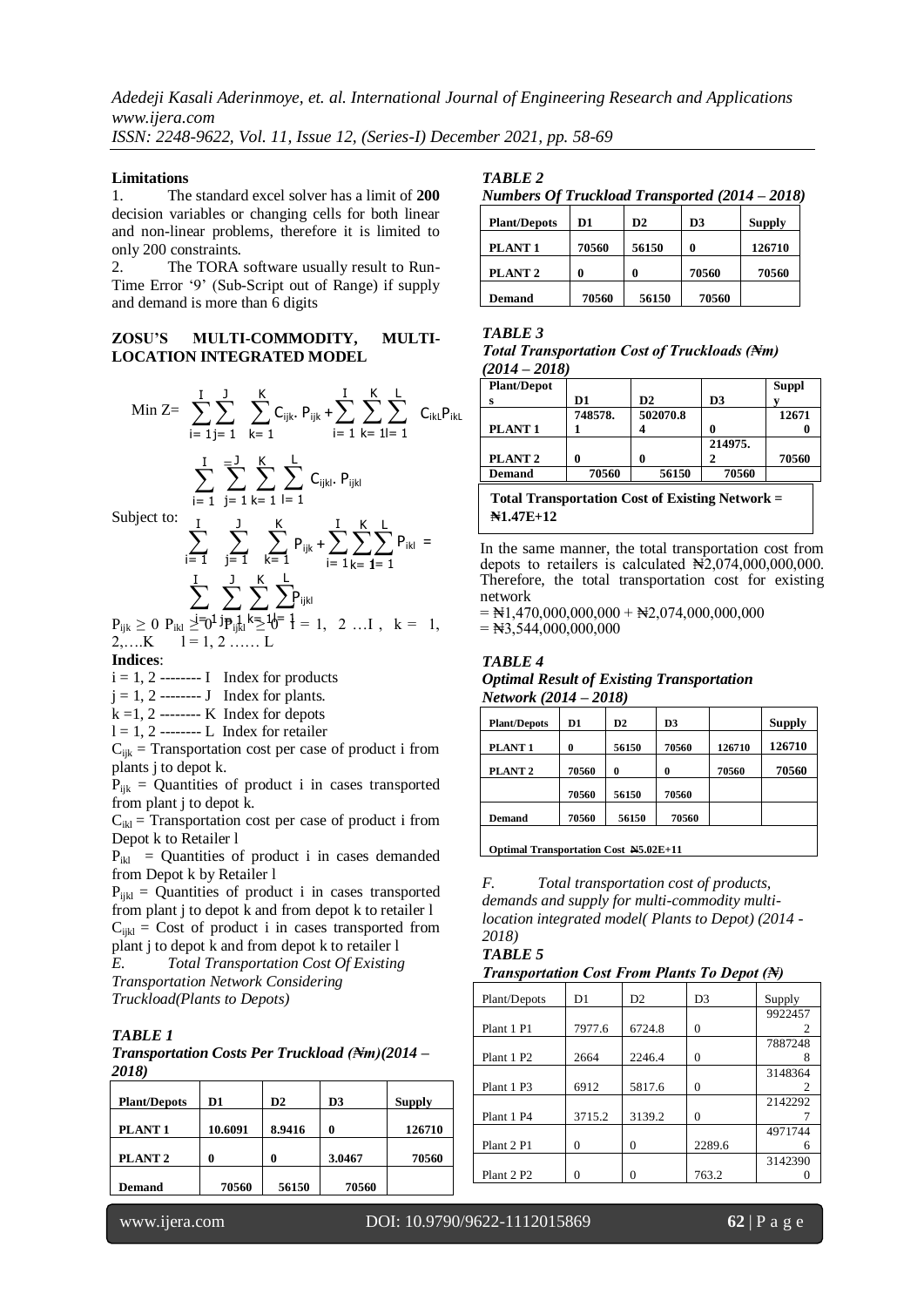|            |       |         |          | 3190291 |
|------------|-------|---------|----------|---------|
| Plant 2 P3 |       |         | 1987.2   |         |
|            |       |         |          | 1583990 |
| Plant 2 P4 |       |         | 1065.6   |         |
|            | 13190 | 9910192 | 12888416 |         |
| Demand     | 1700  |         |          |         |

**Source: Author's Compilation(2020)**

*TABLE 6 Numbers Of Products In Cases That Is Transported From Plants To Depots (2014-2018)*

|                        | <b>PLANT1</b> |          | PLANT <sub>2</sub> |
|------------------------|---------------|----------|--------------------|
|                        | Dl            | D2       | D3                 |
| Plant 1 P1             | 55359270      | 43865302 | 0                  |
| Plant 1 P2             | 47490500      | 31381988 | O                  |
| Plant 1 P3             | 15840130      | 15643512 | O                  |
| Plant 1 P4             | 13211800      | 8211127  |                    |
| Plant 2 P1             | n             |          | 49717446           |
| Plant 2 P <sub>2</sub> | n             | 0        | 31423900           |
| Plant 2 P3             | 0             | 0        | 31902910           |
| Plant 2 P4             | n             |          | 15839907           |

*TABLE 7 Total Transportation Cost Of Existing Network*

|                                                                           | <b>PLANT 1</b>  |               | PLANT <sub>2</sub> |  |
|---------------------------------------------------------------------------|-----------------|---------------|--------------------|--|
|                                                                           | Dl              | $\mathbf{D2}$ | D3                 |  |
| Plant 1 P1                                                                | 4.41634E+11     | 2.94985E+11   | $\Omega$           |  |
| Plant 1 P2                                                                | 1.26515E+11     | 70496497843   | $\Omega$           |  |
| Plant 1 P3                                                                | $1.09487E + 11$ | 91007695411   | 0                  |  |
| Plant 1 P4                                                                | 49084479360     | 25776369878   | 0                  |  |
| Plant 2 P1                                                                | 0               | 0             | $1.14E + 11$       |  |
| Plant 2 P <sub>2</sub>                                                    | 0               | 0             | $2.4E + 10$        |  |
| Plant 2 P3                                                                | $\bf{0}$        | $\bf{0}$      | $6.34E + 10$       |  |
| Plant 2 P4                                                                | $\bf{0}$        | $\bf{0}$      | $1.69E + 10$       |  |
| TOTAL TRANSPORTATION COST OF EXISTING NETWORK<br>$=\mathbb{N}1.42708E+12$ |                 |               |                    |  |

In the same vein, the Total transportation cost from depots to retailers is calculated =  $\mathbb{N}$ 2,057,950,000,000

The Total transportation cost of existing network using Multi-Commodity Multi-Location Model  $=$  N1,427,080,000,000 + N2,057,950,000,000 =₦3,485,030,000,000

*TABLE 8 Optimal result of multi commodity multi location integrated model plants to depots (2014 – 2018)*

| <i>envezi area moder pianus to aepois (2011</i> |           |          |                |                      | $-0101$  |
|-------------------------------------------------|-----------|----------|----------------|----------------------|----------|
| <b>Plant/Depots</b>                             | D1        | D2       | D <sub>3</sub> | <b>New</b><br>Supply | Supply   |
| Plant 1 P1                                      | 5641824   | 43865302 | 49717446       | 99224572             | 99224572 |
| Plant 1 P2                                      | 16066600  | 31381988 | 31423900       | 78872488             | 78872488 |
| Plant 1 P3                                      | 0         | 0        | 31483642       | 31483642             | 31483642 |
| Plant 1 P4                                      | 0         | 5583020  | 15839907       | 21422927             | 21422927 |
| Plant 2 Pl                                      | 49717446  | 0        | 0              | 49717446             | 49717446 |
| Plant 2 P <sub>2</sub>                          | 31423900  | 0        | 0              | 31423900             | 31423900 |
| Plant 2 P3                                      | 15840130  | 15643512 | 419268         | 31902910             | 31902910 |
| Plant 2 P4                                      | 13211800  | 2628107  | 0              | 15839907             | 15839907 |
| <b>New Demand</b>                               | 131901700 | 99101929 | 128884163      |                      |          |
| Demand                                          | 131901700 | 99101929 | 128884163      |                      |          |
| <b>OPTIMAL TRANSPORTATION COST = 4.72E+11</b>   |           |          |                |                      |          |

In the same manner, the optimal result from depot to retailer is  $\mathbb{H}1,077480,000,000$  and the Total optimal cost using excel  $=$  N472,000,000,000 +  $\overline{N}1,077480,000,000 =$ N 1,549,480,000,000

*TABLE 9 Summary of Result*

|                                                                                              |                                                                                                                      | Dunnuu y vi <b>n</b> csau                            |                                              |                                                     |
|----------------------------------------------------------------------------------------------|----------------------------------------------------------------------------------------------------------------------|------------------------------------------------------|----------------------------------------------|-----------------------------------------------------|
|                                                                                              | <b>EXISTING</b><br><b>COST</b><br>(1)<br><b>PLANTS TO</b><br><b>DEPOT AND</b><br><b>DEPOT TO</b><br><b>RETAILERS</b> | <b>OPTIMAL</b><br><b>COST</b><br>(1)<br><b>EXCEL</b> | <b>OPTIMAL</b><br>$COST$ (N)<br><b>LINGO</b> | <b>OPTIMAL</b><br>$COST(\mathbb{H})$<br><b>TORA</b> |
| PLANT TO<br><b>RETAILER OF</b><br><b>TRUCKLOA</b>                                            | 1.470.000.000.<br>000<br>$+2,074,000,000$<br>.000                                                                    | 502,070,000,000<br>$+1,430,580,000,0$<br>۵O          | 502,070,000,000<br>$+1,430,580,000,0$<br>o٥  | 502,070,000,000<br>$+1,430,580,000,$<br>000         |
| <b>TOTAL</b>                                                                                 | 3,544,000,000,<br>000                                                                                                | 1,932,650,000,00                                     | 1,932,650,000,00                             | 1,932,650,000,0<br>00                               |
| MULTI-<br><b>COMMODITY</b><br>MULTI-<br><b>LOCATION</b><br><b>INTEGRATED</b><br><b>MODEL</b> | 1,427,080,000,<br>000<br>2,057,950,000,<br>000                                                                       | 472,000,000,000<br>1,077,480,000,00                  | 472,000,000,000<br>$+1,058,491,000,0$<br>00  | 472,000,000,000<br>1,058,490,000,0<br>00            |
| TOTAL                                                                                        | 3,485,030,000,<br>000                                                                                                | 1,549,480,000,00                                     | 1,530,491,000,00                             | 1,530,490,000,0<br>00                               |

### *TABLE 10*

*Product Movement Recommended By Multi Commodity Multi Location Model Using The Three Software Package From Plants To Depots And Depots To Retailers*

| <b>Plants To Depots</b> |  |
|-------------------------|--|
|-------------------------|--|

|                        | <b>OUANTITIES SUPPLIED IN CASES</b> |          |                |  |
|------------------------|-------------------------------------|----------|----------------|--|
| Plant/Depots           | D1                                  | D2       | D <sub>3</sub> |  |
| Plant 1 P1             | 5641824                             | 43865302 | 49717446       |  |
| Plant 1 P <sub>2</sub> | 16066600                            | 31381988 | 31423900       |  |
| Plant 1 P3             | 0                                   | $\Omega$ | 31483642       |  |
| Plant 1 P4             | 0                                   | 5583020  | 15839907       |  |
| Plant 2 P1             | 49717446                            | 0        | 0              |  |
| Plant 2 P <sub>2</sub> | 31423900                            | 0        | 0              |  |
| Plant 2 P3             | 15840130                            | 15643512 | 419268         |  |
| Plant 2 P4             | 13211800                            | 2628107  | 0              |  |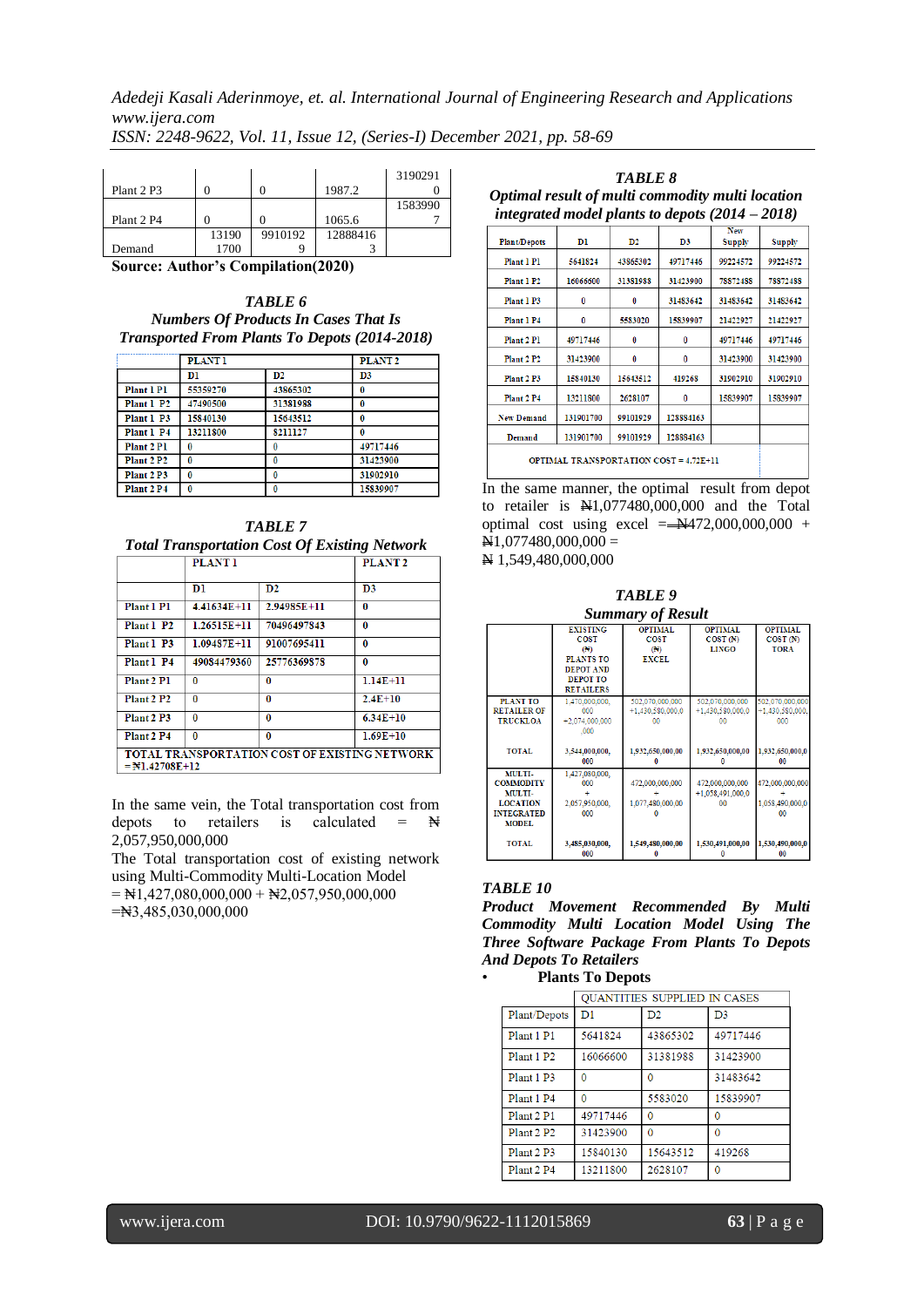# **Depots to Retailers**

|                |                                                  |                                                                                                                      | QUANTITIES SUPPLIED IN CASES                                                          |                                                                |                                                                |
|----------------|--------------------------------------------------|----------------------------------------------------------------------------------------------------------------------|---------------------------------------------------------------------------------------|----------------------------------------------------------------|----------------------------------------------------------------|
| S/N            | <b>DEPOT</b><br>S/<br><b>PRODU</b><br><b>CTS</b> | <b>RETAILERS</b><br><b>SUPPLIED</b>                                                                                  | <b>EXCEL</b>                                                                          | <b>LINGO</b>                                                   | <b>TORA</b>                                                    |
| $\mathbf{1}$   | D1 P1                                            | <b>AGEGE</b><br><b>EGBEDA</b><br><b>MEIRAN</b><br><b>OTA</b><br><b>IYANA</b>                                         | 19,993,766<br>5,372,857<br>9,996,883<br>9,998,881<br>9,996,883                        | 19,993,766<br>15,369,740<br>9,996,883<br>9,998,881             | 19,993,766<br>15,369,740<br>9,996,883<br>9,998,881             |
| 2              | D1 P2                                            | <b>ABEOKUTA</b><br><b>KETU</b><br><b>SAGAMU</b>                                                                      | 39,987,532<br>7,502,968                                                               | 39,987,532<br>7,502,968                                        | 39,987,532<br>7,502,968                                        |
| 3              | D1 P3                                            | <b>EGBEDA</b><br><b>IKEJA</b><br><b>IYANA</b>                                                                        | 14,620,909<br>1,219,221                                                               | 4,624,426<br>1,219,221<br>9,996,883                            | 4,624,426<br>1,219,221<br>9,996,883                            |
| $\overline{4}$ | D1 P4                                            | <b>IKEJA</b>                                                                                                         | 13,211,800                                                                            | 13,211,800                                                     | 13,211,800                                                     |
| 5              | D <sub>2</sub> P <sub>1</sub>                    | <b>APAPA</b><br><b>EBUTE M</b><br><b>MARINA</b><br>ORILE<br><b>SURULERE</b><br><b>V-ISLAND</b>                       | 19,993,766<br>4,998,442<br>4,998,441<br>4,998,442<br>8,876,211                        | 19,993,766<br>4,998,442<br>4,998,441<br>4,998,442<br>8,876,211 | 19,993,766<br>4,998,442<br>4,998,441<br>4,998,442<br>8,876,211 |
| 6              | D <sub>2</sub> P <sub>2</sub>                    | <b>IKOYI</b><br><b>V-ISLAND</b>                                                                                      | 255,765<br>31,126,223                                                                 | 9,131,976<br>22,250,012                                        | 9,131,976<br>22,250,012                                        |
| $\overline{7}$ | D <sub>2</sub> P <sub>3</sub>                    | <b>V-ISLAND</b>                                                                                                      | 15,643,512                                                                            | 15,643,512                                                     | 15,643,512                                                     |
| 8              | D <sub>2</sub> P <sub>4</sub>                    | <b>V-ISLAND</b>                                                                                                      | 8,211,127                                                                             | 8,211,127                                                      | 8,211,127                                                      |
| 9              | D3 P1                                            | <b>IKEJA</b><br><b>MARYLAND</b><br><b>OKOTA</b><br><b>SURULERE</b>                                                   | 3,610,801<br>4,998,442<br>41,108,203                                                  | 4,998,442<br>4,998,442<br>39,720,562                           | 4,998,442<br>44,719,004                                        |
| 10             | D3 P2                                            | <b>ABEOKUTA</b><br><b>EPE</b><br><b>IJEBU-ODE</b><br><b>IKOYI</b><br><b>KETU</b><br><b>MARYLAND</b><br><b>SAGAMU</b> | 1,870,436<br>4,998,442<br>9,996,883<br>9,741,118<br>3,145,157<br>1,048,386<br>623,478 | 4,998,442<br>9,996,883<br>864,907<br>5,566,786<br>9,996,882    | 4,998,442<br>9,996,883<br>864,907<br>5,566,786<br>9,996,882    |
| 11             | D3 P3                                            | <b>IKEJA</b>                                                                                                         | 31,902,910                                                                            | 21,639,060                                                     | 21,639,060                                                     |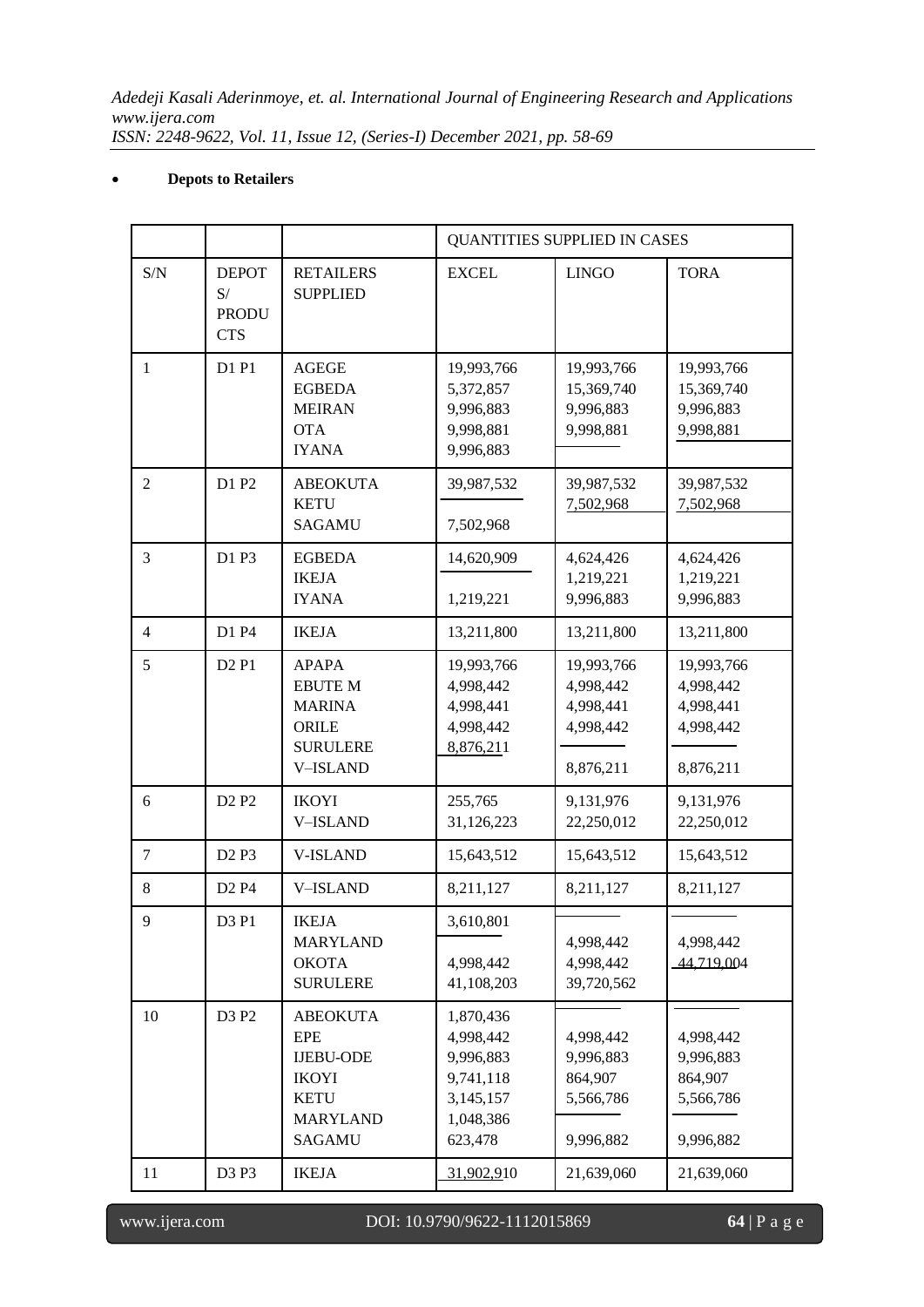|    |                               | <b>SURULERE</b><br><b>OKOTA</b>                |                                   | 10,263,850              | 4,998,442<br>5,265,408  |
|----|-------------------------------|------------------------------------------------|-----------------------------------|-------------------------|-------------------------|
| 12 | D <sub>3</sub> P <sub>4</sub> | <b>IKEJA</b><br><b>KETU</b><br><b>MARYLAND</b> | 39,683<br>10,533,483<br>8,989,259 | 13,914,336<br>1,925,571 | 13,914,336<br>1,925,571 |

*ISSN: 2248-9622, Vol. 11, Issue 12, (Series-I) December 2021, pp. 58-69*

# **IV. THE COMPANY'S TRANSPORTATION PROBLEM**

The Manufacturing Company's transportation problem is as shown in figure 1 below



**Fig 1: The Company's Transportation Problem**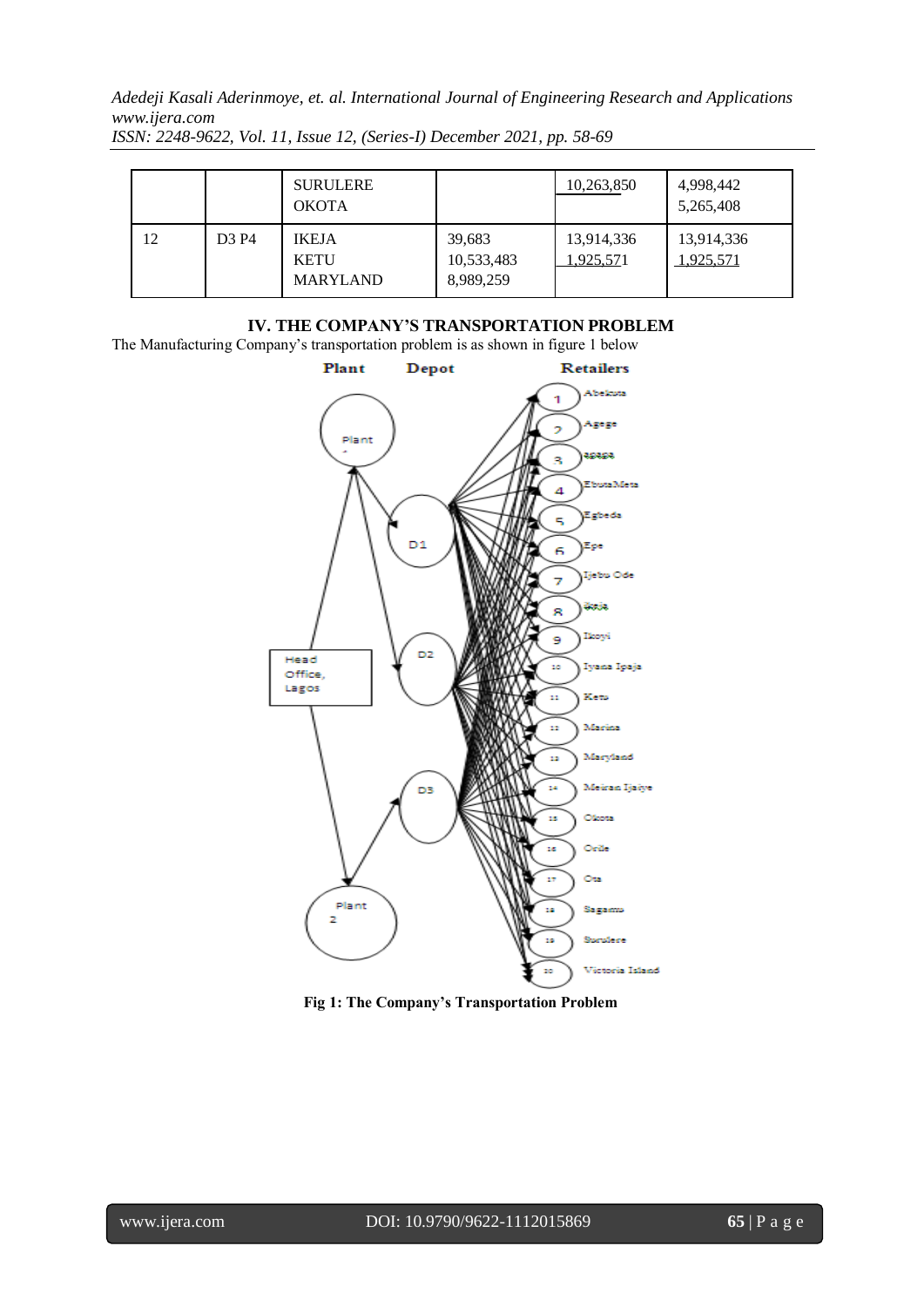

Fig 2: Optimal Transportation Network of the Manufacturing Company

Fig 3: Optimal Transportation Network of the Manufacturing Company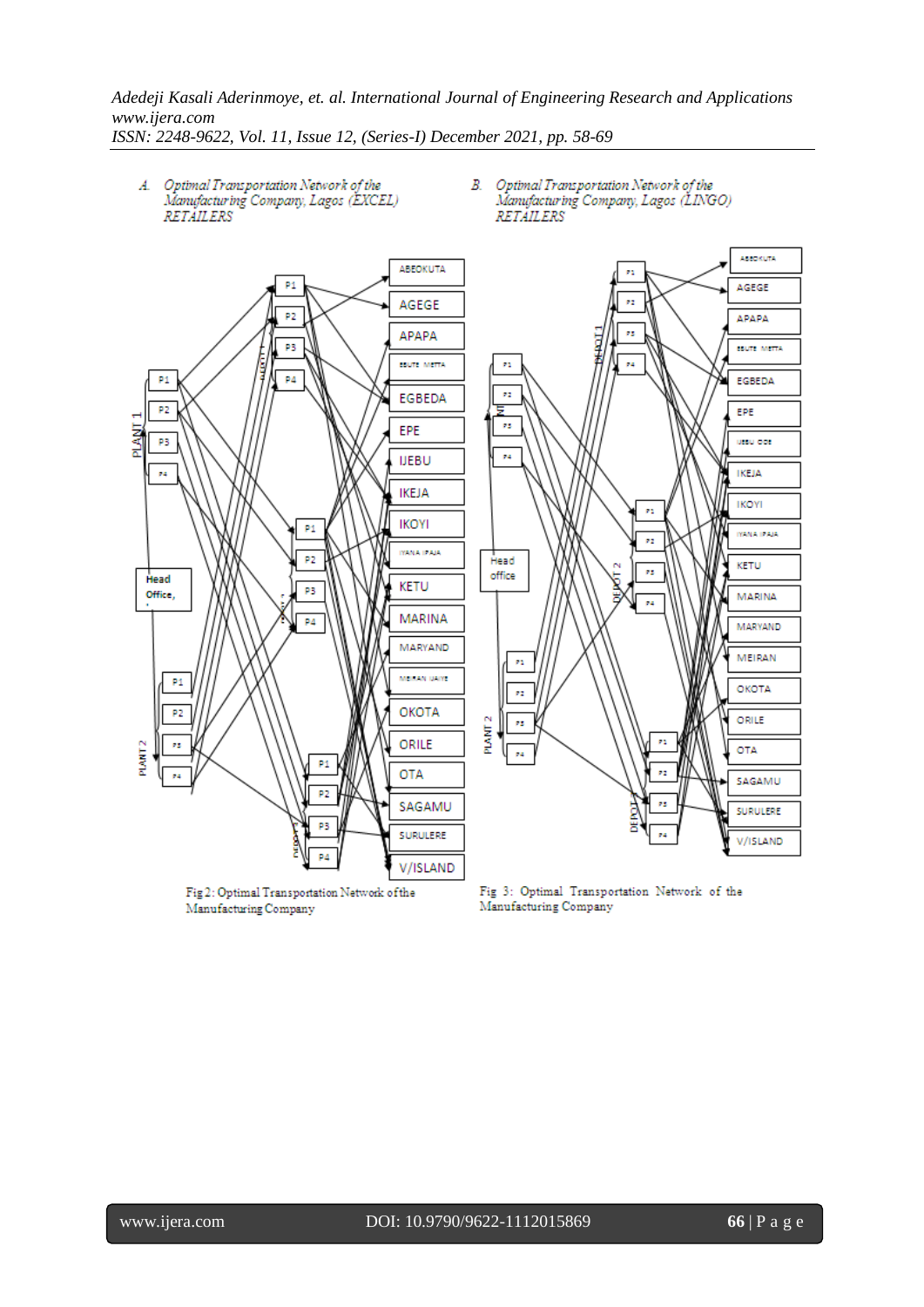*C. Proposed Optimal Transportation Network of the Manufacturing Company, Lagos (TORA)*



Fig 4: Optimal Transportation Network of NBC

# **II. CONCLUSION**

From the findings and discussions above, it P3 be drawn from this study that finished goods should be transported according to the routes that minimized the cost of transportation using TORA software **.** It P3 be deduced that LINGO and TORA P3 accommodate more constraints than EXCEL and EXCEL P3 perform mathematical computations effectively than LINGO and TORA. TORA P3 be prompt to 'run time error 9'and always gives precise result, LINGO is very explicit and P3 accommodate over 200 constraints like TORA Hence TORA is rated higher for optimization than EXCEL and LINGO by virtue of result obtained.

#### **ACKNOWLEDGEMENTS**

The lead author appreciate the management and staff of the manufacturing industry in Lagos State, Nigeria who have helped in gathering relevant data that enhance the success of this research work. I also appreciate all lecturers in the Department of Mechanical Engineering, Lagos State University, Nigeria.

#### **REFERENCES**

[1]. Abdelwali, H.A., Alardhi, M., Murad, A.E., Al-Rajhi, J.M.S. (2020). An Optimal Solution for a Real Transportation Problem with Lingo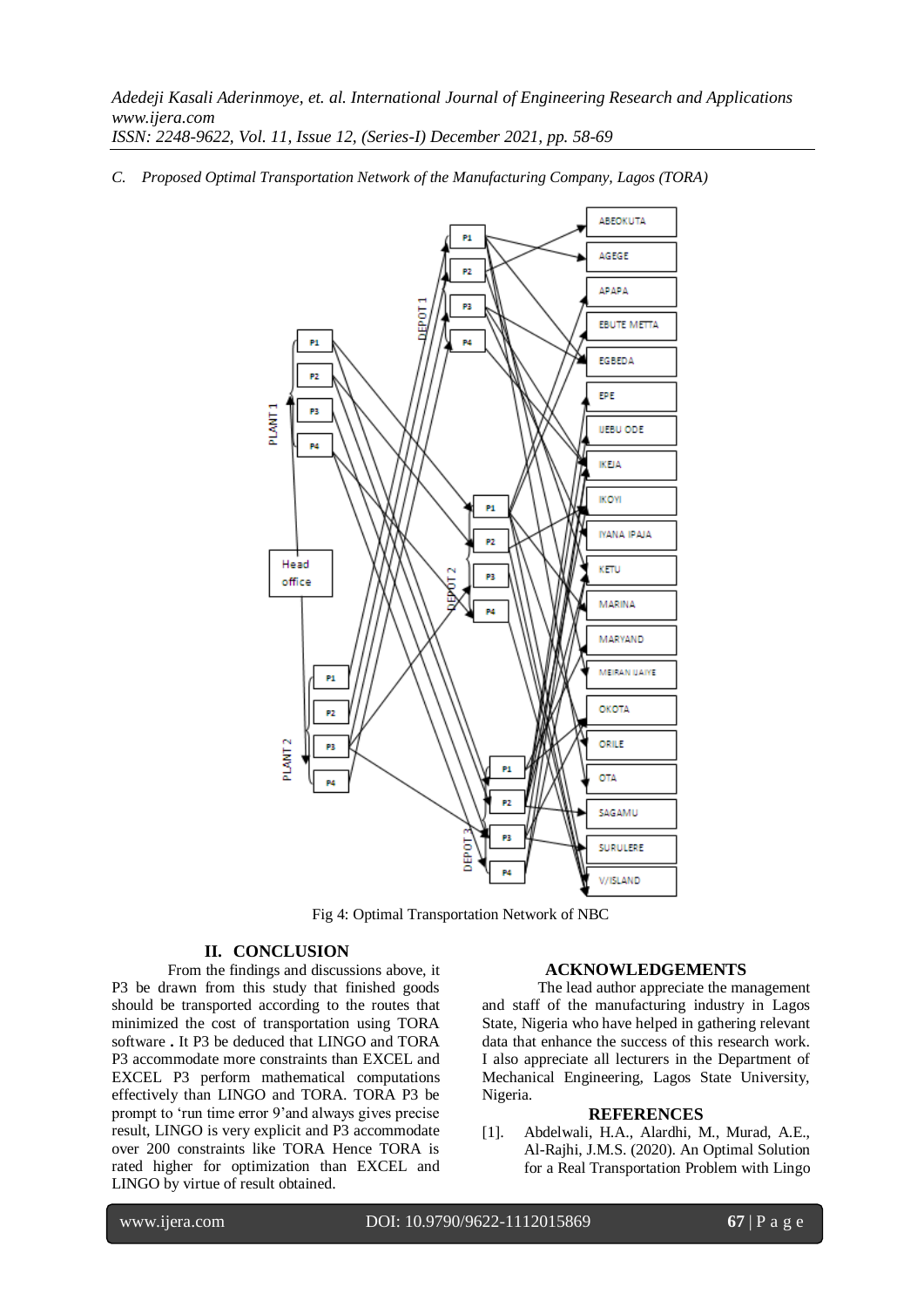*ISSN: 2248-9622, Vol. 11, Issue 12, (Series-I) December 2021, pp. 58-69*

Code. *International Journal of Traffic and Transportation Engineering. 9*(2): 37-40.

- [2]. Aliyu, M.L., Usman, U., Babayaro, Z., & Aminu, M.K.(2019). A Minimization of the Cost of Transportation. AmeriP3 Journal of Operational Research, 9(1): 1-7.
- [3]. Anand, J., Krishnaraj,C and Balakrishnan S. (2017). Solving Aggregate Planning Problem Using LINGO. International Journal of Innovative Science, Engineering and Technology (IJISET).4(12), 95-100.
- [4]. Anand, J.A., & Rajhunayagan, P. (2018). Solving a Simple Transportation Problem Using LINGO. International Journal of Innovative Science, Engineering & Technology, 5(4): 267 – 269.
- [5]. Anieting, A.E, Ezugwu, V,O and Ologun, S. (2013). Application of Linear Programming Technique in the Determination of Optimum Production Capacity *IOSR Journal* of Mathematics (IOSR-JM) 5(6): 62-65
- [6]. Azizi, M., Birafane, M. and Boueddine, (2015). Solving Transportation Problem with LP: Biopharma Case Study. IOSR Journal of Business and Management (IOSR-JBM)  $17(3): 15 - 24.$
- [7]. Bala, S.K., Bala, N.R., Biswas, H.R. and Mondal, S.K. (2020). Application of linear programming approach for determining optimum production cost. Asian Business Review,  $10(2)$ , 87-90 <https://doi.org/10.18034/abr.v10i2.466>
- [8]. Baohui, M. and Shiyang Yin. (2018). Application of LINGO in Water Resources Optimization Teaching Based on Integer Programming. Scientific Research Publishing, Creative Education 9,251616- 2524.
- [9]. Cerkini, B., Bajrami, R., Kosova, R. and Shehu, V. (2015). Transportation Cost Optimization. Academic Journal of Interdisciplinary Studies. MCSER Publishing Rome, Italy. 4(251):42-47.
- [10]. Chandrakantha, L. (2014). Using Excel Solver in Optimization Problems. https:www.researchgate.net/publication/2675 57388, 42 – 49.
- [11]. Chug, N., Choksey, M. and Banthia, N. (2018). A Study Of Transportation Problem In A Company For Supply Of Weight.- International Journal For Research In Applied Science And Engineering Technology (IJRASET). 6(x):581-587.
- [12]. Ermis, M. Sahingoz, O.K. and Ulengin, F. (2004). "Mobile Agent Based Supply Chain Modeling with Neural Network Controlled Services; *Proceedings of 4th International*

*ICS Symposium on Engineering of Intelligence Systems,* Island of Madeira, Portugal, pp. 1-8.

- [13]. Ezeokwelume, O.V (2016). Solving Linear Programming Problems Using Excel Solver. International Journal of Scientific and Engineering Science. 7(9): 134-142. ISSN2229-5516.
- [14]. Farnalskiy, D (2006). Application of Linear Programming: Case Study, Minimizing The Cost of Transportation Problem. Degree Thesis in International Business
- [15]. Furnich, P. and Wignall, D. (2009). Making the Most Models: Using Models to Develop More Effective Transport Policies and Strategies. Victoria Transport Policy Institute [www.vtpi.org.](http://www.vtpi.org/)
- [16]. Ghosh, S.K. and Rashid, M.M. (2020). Development and Optimization of a Single Stage Multimodal Fixed-Cost Transportation Problem. Proceedings of International Conference on Industrial Engineering and Operational Management (IEOM), held at Dubai, UAE, March 10 – 12, 1276 – 1288.
- [17]. Hosseinabad, E.R (2019). Minimizing Safety Equipment Cost in Manufacturing SystemsUsing Transportation Simplex Method. Industrial Engineering and Management. 8(3).
- [18]. Jibina, R.P. and Lavanya, S.A (2019). Management of Construction Resources By Using Integer and Dynamic Programming. International Journal of Innovative Research *In Science, Engineering and Technology (IJIRSET) .8*(3). [www.ijirset.com](http://www.ijirset.com/)
- [19]. Khan, M.A. (2014). Transportation Cost Optimization Using Linear Programming. International Conference on Mechanical, Industrial and Energy Engineering. 25 – 26 December, 2014 Khulna Bangladesh. ICMIEE-PI-140224.
- [20]. Rizwanullah., M., Kaanodiya, K.K. And Verma, S.K (2017). Modeling of Supply Chain Dynamics: A LINGO Based Three Tier Distribution Approach. *International*  Journal of Education And Applied Sciences Research. 4(1): 24-32.
- [21]. Woubante, G.W (2017). The Optimization Problem Of Product Mix And Linear Programming Applications: Case Study in The Apparel Industry. Open Science Journal. 2(2)
- [22]. Abdelwali, H.A., Alardhi, M., Murad, A.E., Al-Rajhi, J.M.S. (2020). An Optimal Solution for a Real Transportation Problem with Lingo Code. *International Journal of Traffic and Transportation Engineering. 9*(2): 37-40.